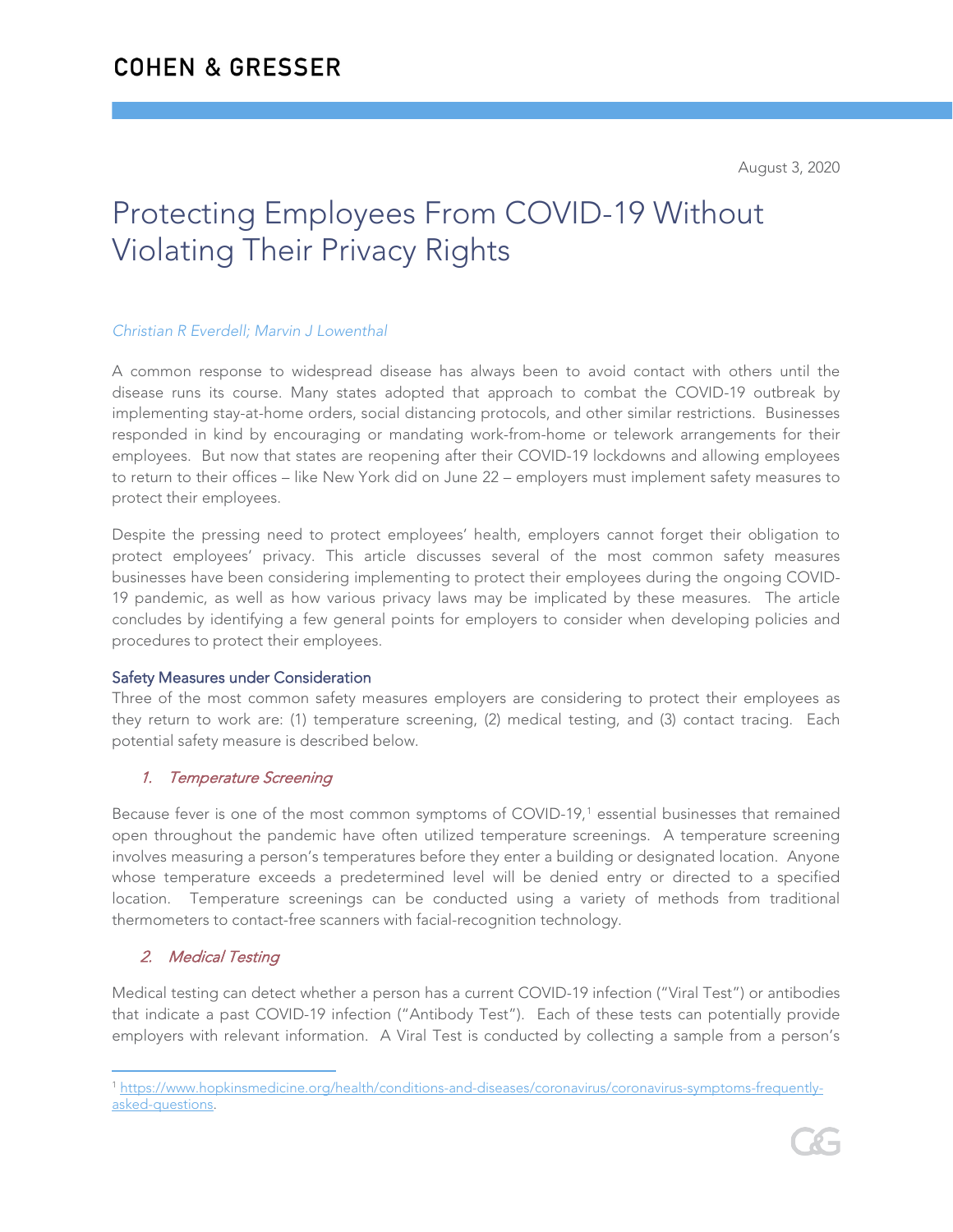oral or nasal surfaces using a swab. A person who tests positive for a current COVID-19 infection may be contagious and therefore poses a potential risk to others. An Antibody Test is conducted by collecting a blood sample. A person who has antibodies against COVID-19 may be less likely to be infected again if exposed to the virus.

# 3. Contact Tracing

Because the CDC has identified close person-to-person contact as the primary and most important mode of transmission for COVID-19, tracking who an infected person has come into contact with can help contain the spread of the virus. Contact tracing apps generally work by recording who each user comes into contact with and alerting users if they came into contact with someone who was infected with COVID-19 while that person may have been contagious. The alerted people can then quarantine themselves to limit the spread of the virus.

Contact tracing apps ordinarily discuss two general methods for identifying who a user has come into contact with. Some apps plan to monitor users' GPS locations, which would allow the app not only to alert users that they have been exposed to an infected individual but also to collect data on where that interaction occurred. Other apps propose using Bluetooth technology to exchange anonymous keys when users remain within a certain proximity for a certain period of time. There are then two ways to use those anonymized keys. In a centralized process, each user's anonymized key and the anonymized keys of anyone that user came into contact with are uploaded to a central database. When someone is diagnosed with COVID-19, the tracking app checks the database and informs any users who came into contact with that person while he or she was potentially contagious. In a decentralized process, the anonymized keys of each person the user came into contact with remain on the user's phone. When one of the users is diagnosed with COVID-19, the tracking app lets everyone know that that anonymized key was diagnosed with COVID-19, and the app informs anyone with that key on their phone that they have had contact with an infected individual. In sum, a centralized process matches infected users to people they had contact with in a centralized database while a decentralized process conducts that matching on each individual user's phone.

Typically, contract tracing apps contemplate users self-identifying when they are diagnosed with COVID-19. It is possible, however, that some contact tracing apps will interface with a user's medical records so that a positive COVID-19 diagnosis is immediately detected and utilized by the app.

#### Potential Privacy Implications

Employers conducting even the relatively straightforward safety measures described above place themselves at the crossroads of a variety of privacy regulations. Below we briefly discuss five areas where privacy regulations may significantly impact the procedures employers devise for protecting their employees who return to work during the COVID-19 pandemic.

## A. Biometric Data Regulations

Multiple states now have regulations that protect an individual's biometric data. These include the New York Shield Act, which requires businesses to implement reasonable safeguards and imposes breach notification obligations, and Illinois' Biometric Information Privacy Act ("BIPA"), which requires employers and others to obtain informed consent prior to collecting biometric information. Employers would do well to pay particular attention to the BIPA, if applicable, as it includes a private right of action with statutory penalties for violations.



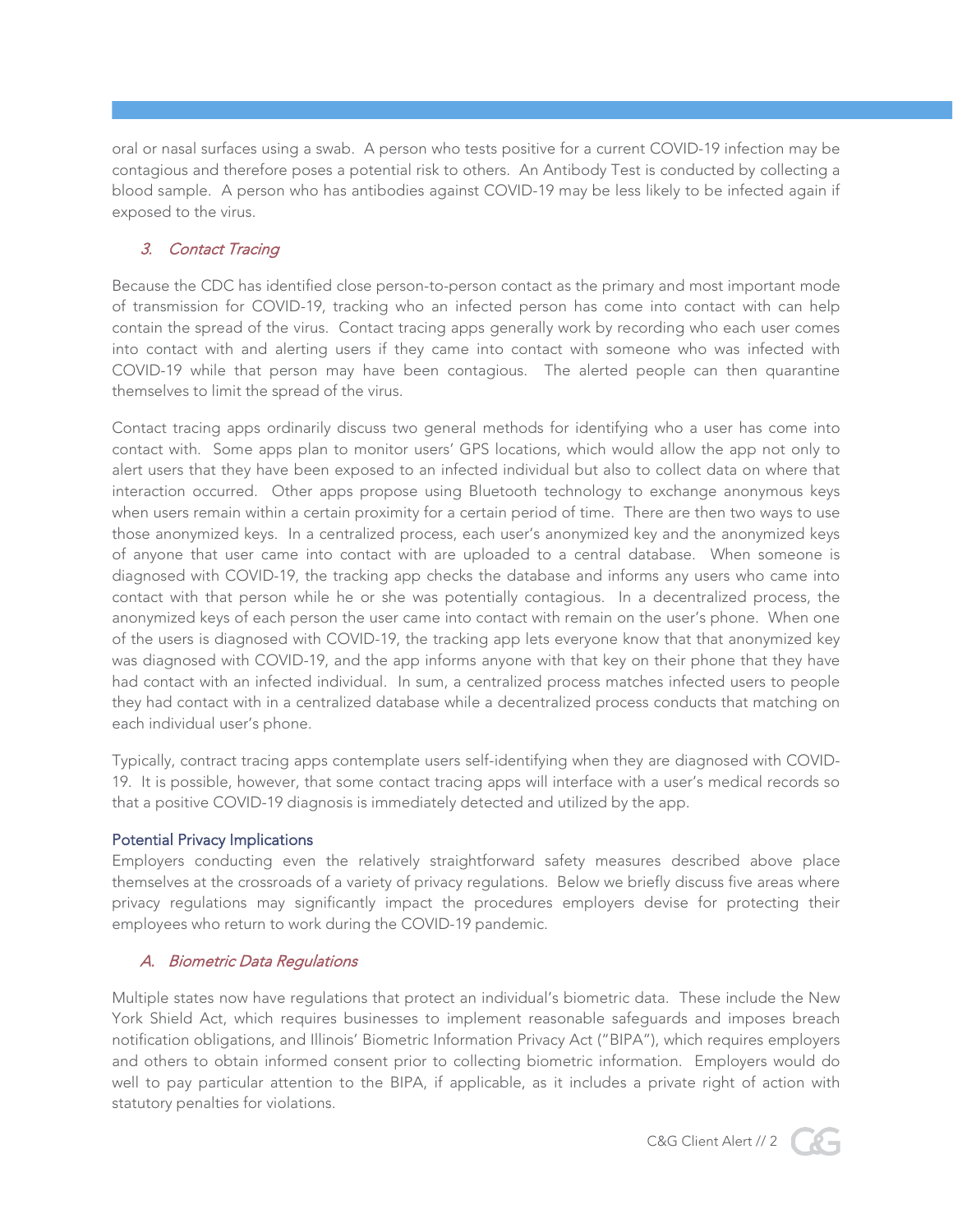None of the safety measures discussed above necessarily collect biometric data, but employers may implement the above safety measures in a way that captures biometric data. For example, taking someone's temperature alone would generally not be covered by regulations that protect a person's biometric data, but temperature screenings can be performed using facial-recognition technology to create a contact-free screening that automatically tracks the results for each employee, which may be covered.[2](#page-2-0)

## B. California Consumer Privacy Act ("CCPA")

The CCPA regulates the collection of a California resident's personal information. Personal information includes certain categories of information that "is reasonably capable of being associated with, or could reasonably be linked, directly or indirectly, with a particular consumer or household."[3](#page-2-1) In relevant part, those categories include "geolocation data"[4](#page-2-2) and "any information that identifies, relates to, describes, or is capable of being associated with, a particular individual" other than information made publicly available from government records.<sup>[5](#page-2-3)</sup> However, the CCPA contains a limited exemption for employee information, allowing employers to avoid many of the CCPA's obligations when implementing safeguards against COVID-19.<sup>[6](#page-2-4)</sup> But employers must still comply with the CCPA's notice provisions (e.g. they must inform employees about the categories of personal information to be collected and the purposes for which that information will be used) and its data protection provisions as well.<sup>[7](#page-2-5)</sup>

As described above, the CCPA defines protected personal information broadly. Therefore, the CCPA's scope is likely broad enough to encompass information collected by medical testing and contact tracing apps, and could even potentially capture information from temperature checks depending on what information is recorded in addition to the temperature.

## C. Americans with Disabilities Act of 1990 ("ADA")

The ADA requires that any mandatory medical test for employees be "job related and consistent with business necessity." The EEOC has issued guidance explaining that employers may "take steps to determine if employees entering the workplace have COVID-19 because an individual with the virus will pose a direct threat to the health of others. Therefore an employer may choose to administer COVID-19 testing to employees before they enter the workplace to determine if they have the virus."[8](#page-2-6) The EEOC has also issued guidance stating that employers may measure employees' body temperature during the pandemic.<sup>[9](#page-2-7)</sup>



<span id="page-2-0"></span> $\overline{a}$ <sup>2</sup> *See, e.g.*, BIPA, 740 ILCS 14/10 (defining a protected "biometric identifier" to include "scan of hand or face geometry"); N.Y. Shield Act, Gen. Bus. Law § 899-AA(1)(b) (defining "private information" to include personal information paired with biometric information, including "data generated by electronic measurements of an individual's unique physical characteristics . . . which are used to authenticate or ascertain the individual's identity."). <sup>3</sup> Cal. Civ. Code 1798.140(o)(1).

<span id="page-2-2"></span><span id="page-2-1"></span><sup>4</sup> Cal. Civ. Code 1798.140(o)(1)(G).

<span id="page-2-3"></span><sup>5</sup> Cal. Civ. Code 1798.80(e).

<span id="page-2-4"></span><sup>6</sup> Cal. Civ. Code 1798.145(h)(1)(A) ("This title shall not apply to any of the following: (A) Personal information that is collected by a business about a natural person in the course of the natural person acting as . . . an employee of . . . that business to the extent that the natural person's personal information is collected and used by the business solely within the context of the natural person's role or former role as . . . an employee of . . . that business."). <sup>7</sup> Cal. Civ. Code 1798.145(3).

<span id="page-2-6"></span><span id="page-2-5"></span><sup>8</sup> <https://www.eeoc.gov/wysk/what-you-should-know-about-covid-19-and-ada-rehabilitation-act-and-other-eeo-laws> ("May an employer administer a COVID-19 test (a test to detect the presence of the COVID-19 virus) before permitting employees to enter the workplace? *(4/23/20)*")

<span id="page-2-7"></span><sup>9</sup> <https://www.eeoc.gov/laws/guidance/pandemic-preparedness-workplace-and-americans-disabilities-act>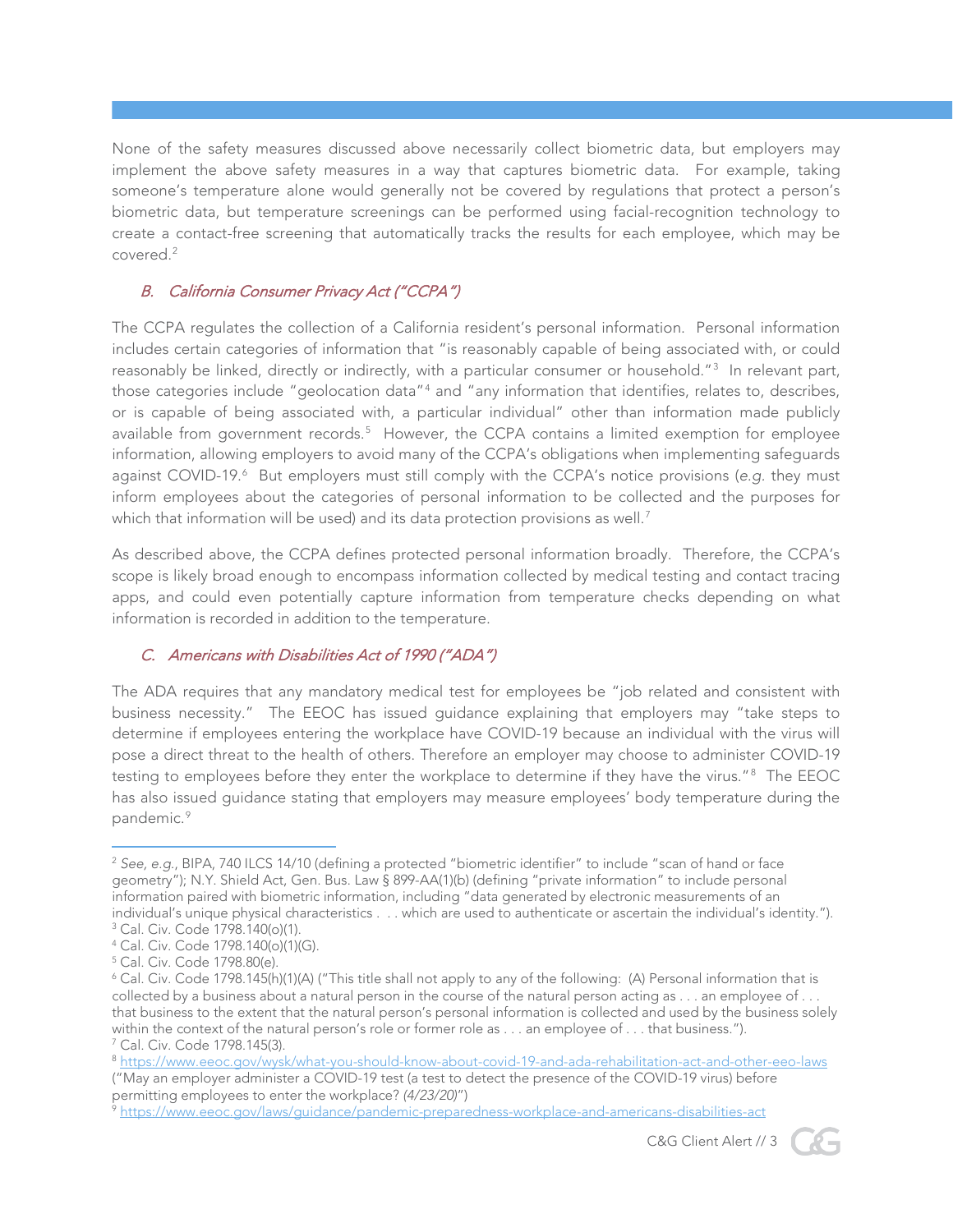The above EEOC guidance indicates that employers may require employees to submit to temperature screenings and Viral Tests. The logic of the guidance, however, does not necessarily authorize employers to require employees to submit to Antibody Tests, because Antibody Tests show that a person may not get sick; the test does not identify individuals who pose a direct threat to the health of others. Therefore, employers who plan to require Antibody Tests will need to ensure they can do so compliant with the ADA. In addition, employers need to keep in mind that even though temperature screenings and Viral Tests may be required, the results of those tests may still constitute confidential medical information under the ADA, which can only be disclosed to certain people in limited circumstances.<sup>[10](#page-3-0)</sup>

## D. Health Insurance Portability and Accountability Act of 1996 ("HIPAA")

HIPAA safeguards the privacy of protected health information ("PHI"), which is health information that is individually identifiable. HIPAA's restrictions apply only to "covered entities" (i.e. health plans, health care clearinghouses, and health care providers)<sup>[11](#page-3-1)</sup> and their "business associates," which are defined as entities who perform certain activities or services on behalf of a covered entity.<sup>[12](#page-3-2)</sup>

To the extent HIPAA applies, all of the safety measures under consideration are likely to capture protected health information, with the possible exception of a contact tracing app that collects no health information other than voluntary submissions from users who have tested positive for COVID-19. Although HIPAA is unlikely to apply to most employers, it cannot be dismissed out of hand because the term "covered entities" is broader than it appears. For example, employers operating self-funded health plans may themselves be considered a health plan.

#### E. Information Security Laws

Many states have established laws that require entities that collect personal data to implement reasonable security measures to protect that data and to inform people if their personal data is exposed in a data breach. The data protected by these laws can vary widely. For example, the CCPA's broad scope is described above, but the New York Shield Act generally protects a narrower universe of private information, including social security numbers identification card numbers, account numbers or other identifiers accompanied by information that would allow access to those accounts, and biometric information.

Information that falls within the scope of an applicable information security law must be maintained in accordance with the restrictions that law imposes. Generally, medical testing or collecting data through a contact tracing app will likely create some record that must be considered for potential compliance with information security laws, and temperature screenings may as well unless the employer is simply measuring people at the door with a thermometer without additional record keeping.

#### Considerations for Employers

In light of the variety of privacy regulations to which employers may be subject, employers should consider a few key points when implementing safety measures to protect employees returning to work during the COVID-19 pandemic:



 $\overline{a}$  $10 \,$ Id.

<span id="page-3-1"></span><span id="page-3-0"></span><sup>11</sup> 45 C.F.R. § 160.103 (defining "covered entity").

<span id="page-3-2"></span><sup>12</sup> 45 C.F.R. § 160.103 (defining "business associate").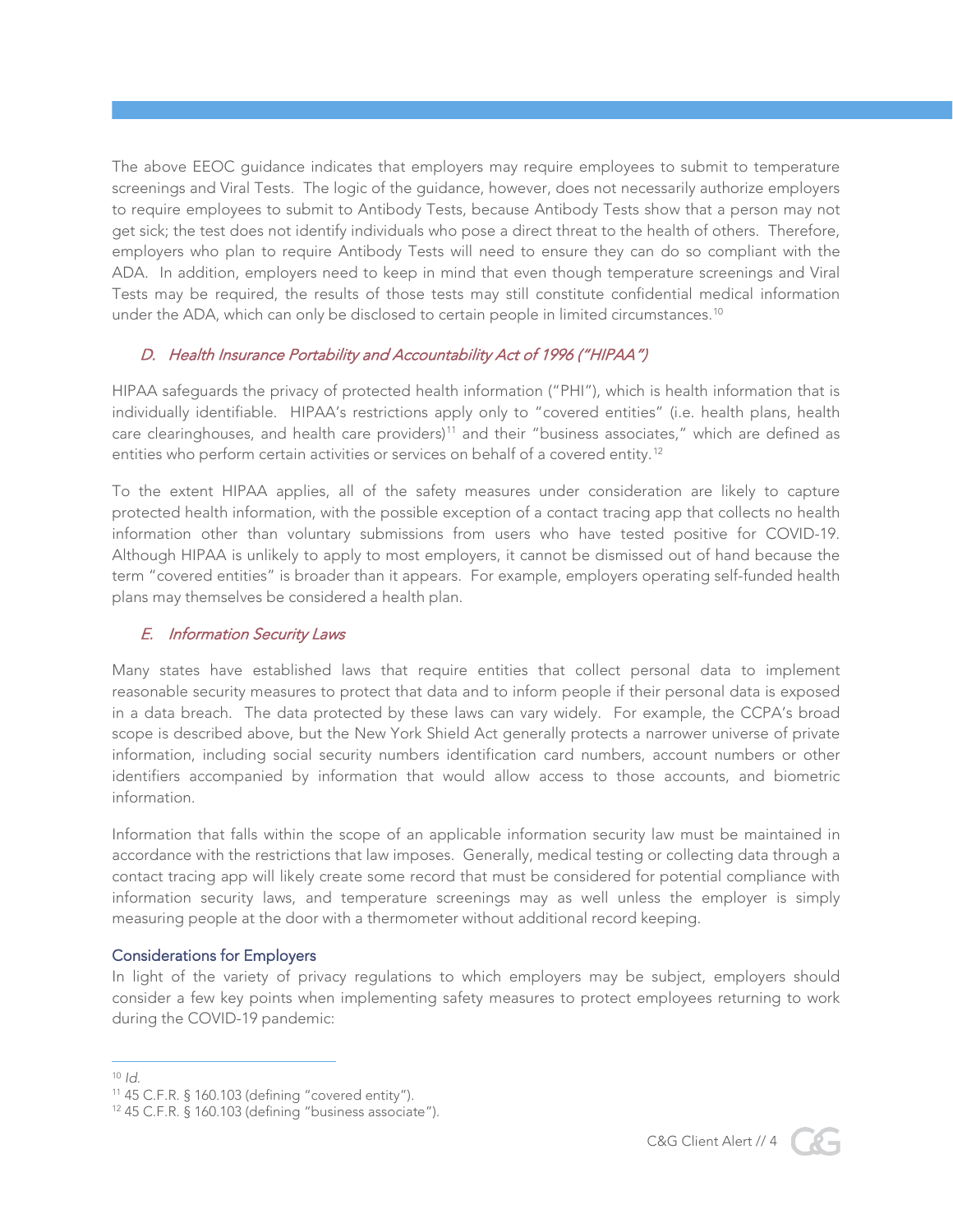# 1. Understand How Data Is Collected and Used

For any safety measures an employer is considering implementing, the employer must understand what data is being collected, how the data will be used and stored, and who can access the data. For example, different regulations may apply depending on whether a temperature check records biometric data. Employers may need to take particular care in understanding the data flow of any contact tracing app, especially if it was developed by a third party.

## 2. Determine Whether to Store Data

An employer may choose to store data demonstrating the implementation of safety measures to protect its employees for many reasons. Some employers will be required to maintain certain data, such as those subject to New York's Office-Based Work Guidelines for Employers and Employees, which require employers to "[r]eview all responses collected by the screening process on a daily basis and maintain a record of such review."<sup>13</sup> Other employers may want to be able to demonstrate that they consistently applied safety measures in case people nonetheless get sick at work.

Various privacy protections may apply to employee data that is created through employer-established safety measures. Employers should therefore be thoughtful about what information they are retaining about employees and why they are retaining it.

# 3. The Legal Landscape Changes Rapidly

Employers are only just beginning wide-spread implementation of safety measures to protect employees from COVID-19. As different employers apply these safety measures in a variety of situations, legal questions and concerns will no doubt arise that were not anticipated at the outset. In addition, legislatures and regulators may impose rules governing the use of certain safety measures. For example, on June 1, Senators Maria Cantwell and Bill Cassidy introduced the Exposure Notification Privacy Act, which seeks to regulate contact tracing apps.

Given how rapidly the applicable laws and regulations may change, employers should work with their compliance teams and legal counsel to implement appropriate safety measure to protect their employees and to ensure those measures remain compliant as the law evolves.



<span id="page-4-0"></span> $\overline{a}$ <sup>13</sup> <https://www.governor.ny.gov/sites/governor.ny.gov/files/atoms/files/OfficesSummaryGuidelines.pdf>